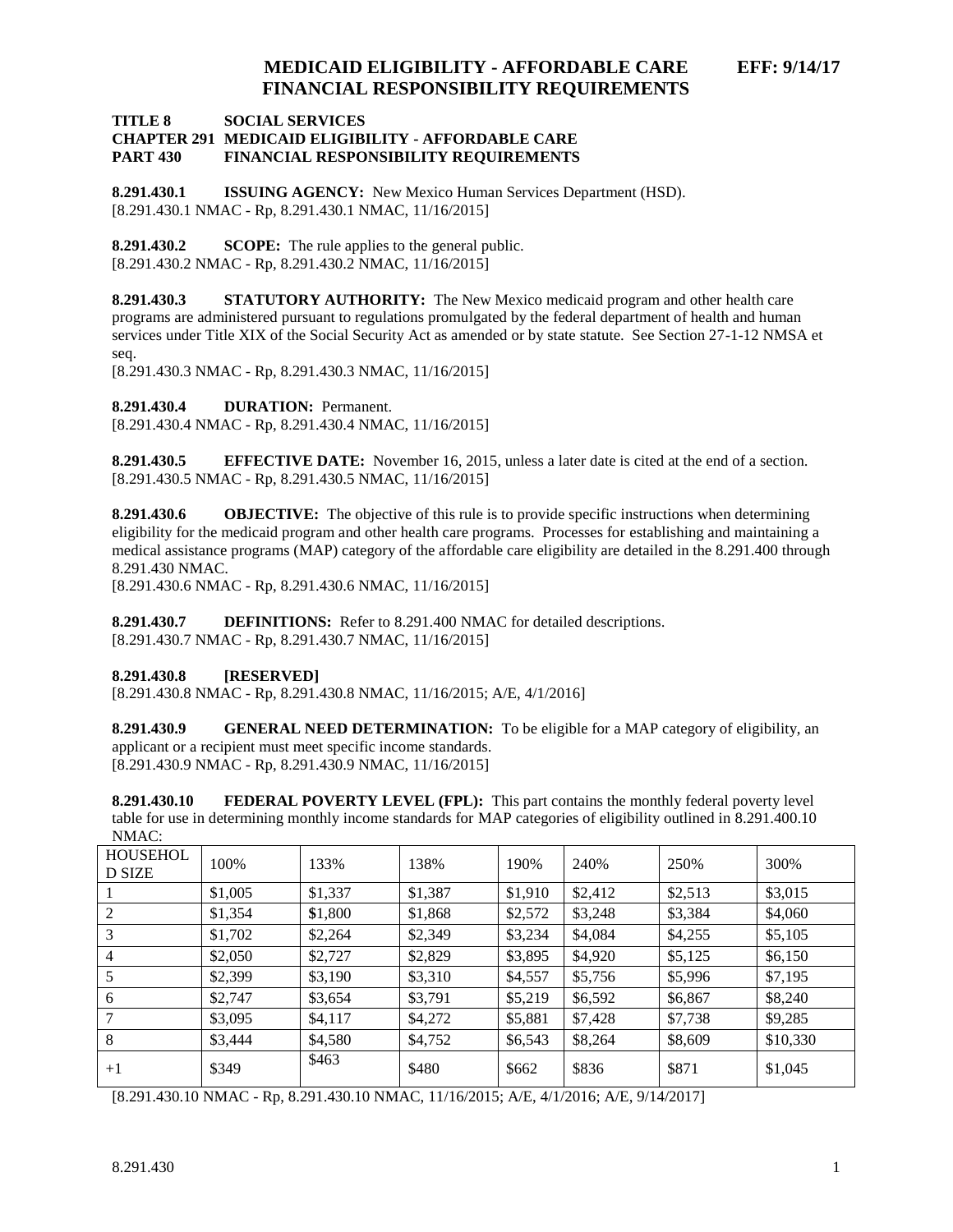#### **8.291.430.11 INCOME STANDARD FOR PREGNANT WOMEN AND PARENT CARETAKER**

**ELIGIBILITY:** This part contains the MAP category of pregnant women and parent caretaker eligibility's fixed monthly standard for an applicant or recipient:

| <b>HOUSEHOLD</b> | <b>MONTHLY INCOME</b> |  |  |  |  |
|------------------|-----------------------|--|--|--|--|
| <b>SIZE</b>      | <b>LIMIT</b>          |  |  |  |  |
| 1                | \$451                 |  |  |  |  |
| 2                | \$608                 |  |  |  |  |
| $\overline{3}$   | \$765                 |  |  |  |  |
| 4                | \$923                 |  |  |  |  |
| 5                | \$1,080               |  |  |  |  |
| 6                | \$1,238               |  |  |  |  |
| $\overline{7}$   | \$1,395               |  |  |  |  |
| 8                | \$1,553               |  |  |  |  |
| $+1$             | \$158                 |  |  |  |  |
|                  |                       |  |  |  |  |

[8.291.430.11 NMAC - Rp, 8.291.430.11 NMAC, 11/16/2015]

**8.291.430.12 INCOME DISREGARD:** A disregard of five percent of 100 percent of the current FPL, according to the applicant's or recipient's budget group size, will be given according to the Affordable Care Act (ACA) related category of eligibility. This income disregard will be subtracted from the countable income. [8.291.430.12 NMAC - Rp, 8.291.430.12 NMAC, 11/16/2015]

**8.291.430.13 LIVING ARRANGEMENT:** All individuals listed on the MAP application are evaluated according to their living arrangement to determine if they can be included in an assistance group or budget group.

**A.** Extended living in the home: An individual physically absent from the home is a member of the assistance unit or budget group. Extended living in the home includes:

**(1)** attending college or boarding school;

**(2)** receiving treatment in a title XIX MAD enrolled facility (including institutionalized when meeting a nursing facility (NF) level of care (LOC) and intermediate care facilities for the mentally retarded (ICF-MRs);

**(3)** emergency absences: an applicant or recipient absent from the home due to an emergency, who is expected to return to the household, continues to be a member of the household;

**(4)** foster care placements: a minor applicant or minor recipient removed from the home by a child protective services agency (tribal, bureau of Indian affairs, or children, youth and families department) will be considered to be living in the home until the adjudicatory hearing; if the adjudicatory hearing results in custody being granted to some other entity, the minor applicant or minor recipient will be removed from the assistance unit and budget group;

**(5)** inmate of a public institution:

**(a)** see 8.200.410.15 NMAC for the definition of a public institution and an inmate

of a public institution;

**(b)** an inmate of a public institution is included in the household with other mandatory household members if he or she is expected to file a tax return or be claimed as a tax dependent; see 8.291.430.14 NMAC;

**(c)** an inmate of a public institution is not included in the household if he or she neither files a tax return nor is claimed as a tax dependent which requires that mandatory household members be living together; see 8.291.430.14 NMAC.

**B.** Extended living in the home also includes:

- **(1)** residential treatment centers;
- **(2)** group homes; and
- **(3)** free-standing psychiatric hospitals.

**C.** Living in the home with a parent caretaker: To be included in the assistance unit, a minor applicant or minor recipient must be living, or considered to be living, in the home of:

**(1)** a biological or adoptive or step parent (there is a presumption that a child born to a married woman is the child of the husband); or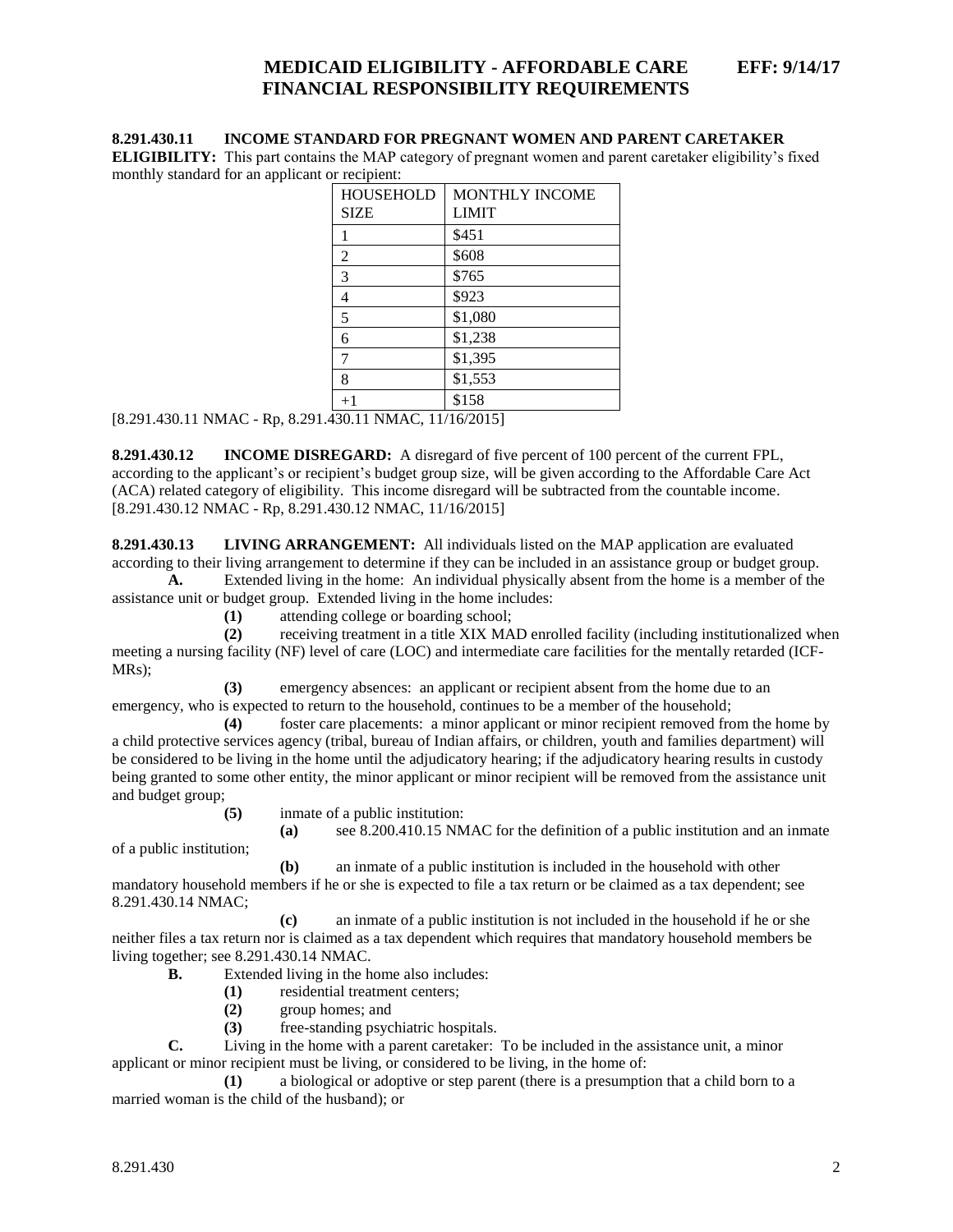**(2)** a specified relative who:

**(a)** is related within the fifth degree of relationship by blood, marriage or adoption, as determined by New Mexico statute Chapter 45 - Uniform Probate Code; a relationship based upon marriage, such as "in-law" or "step" relationships, continues to exist following the dissolution of the marriage by divorce or death; and

**(b)** assumes responsibility for the day-to-day care and control of the minor applicant or minor recipient; the determination of whether an individual functions as the specified relative shall be made by the specified relative unless other information known to the worker clearly indicates otherwise;

**(3)** a minor applicant or minor recipient considered to be living in the home: a minor applicant or minor recipient is considered to be part of the assistance unit and budget group as evidenced by the minor applicant's or minor recipient's customary physical presence in the home; if a he or she is living in more than one household, the following applies:

**(a)** the custodial parent is the parent with whom the minor applicant or minor recipient lives the greater number of nights; or

**(b)** if the minor applicant or minor recipient spends equal amounts of time with each household, the minor applicant or minor recipient shall be considered to be living in the household of the parent with the higher modified adjusted gross income (MAGI).

**D.** For individuals for whom the state must complete a determination of income either based on MAGI or for MAGI-excepted groups:

**(1)** MAD recognizes same-sex couples as spouses, if they are legally married under the laws of the state, territory, or foreign jurisdiction in which the marriage was celebrated; and

**(2)** for an applicant or recipient whose MAP category of eligibility is based on the eligibility for any other HSD benefit program and for which income is not used in the eligibility determination, the applicant's or recipient's marital status will not be used in making the eligibility determination; the applicant's or recipient's MAP category of eligibility will continue to be based on the determination of eligibility of the other HSD applicable benefits.

[8.291.430.13 NMAC - Rp, 8.291.430.13 NMAC, 11/16/2015]

**8.291.430.14 BASIS FOR DEFINING THE ASSISTANCE UNIT AND BUDGET GROUPS:** At the time of a MAP application, an applicant or recipient and ISD shall identify everyone who is to be considered for inclusion in an assistance unit and budget group. The composition of the assistance unit and budget group is based on the following factors:

**A.** Assistance group: the assistance unit includes an applicant or recipient who applies and who is determined to meet a MAP category of eligibility found in 8.291.430.10 NMAC.

**B.** Budget group: the budget group consists of the following types and will be established on an individual basis:

**(1)** tax filers and dependents: households that submit a MAP application where an applicant or a recipient intends to file for federal taxes or will be claimed as a dependent on federal income taxes for the current year:

**(a)** the budget group will consist of applicants or recipients who are listed on the MAP application as the taxpayer and tax dependents;

**(b)** if there are multiple taxpayers listed on a single MAP application, the budget group(s) will be established based on who the taxpayer intends to claim as a dependent (including the taxpayer); only the taxpayer and his or her child and tax dependent (dependent) listed on the MAP application will be considered as part of the budget group;

**(c)** in the case of an applicant or recipient married couple living together, each spouse will be included in the household of the other spouse, regardless of whether they expect to file a joint tax return, a separate tax return or whether one spouse expects to be claimed as a tax dependent by the other spouse; **(d)** exceptions to tax filer rules: the following applicants or recipients will be

treated as non-filers:

**(i)** an applicant or a recipient other than a spouse or a biological, adopted, or step child who expect to be claimed as a tax dependent by another taxpayer outside of the household;

**(ii)** an applicant or a recipient under 19 who expect to be claimed by one parent as a tax dependent and are living with both parents but whose parents do not expect to file a joint tax return; and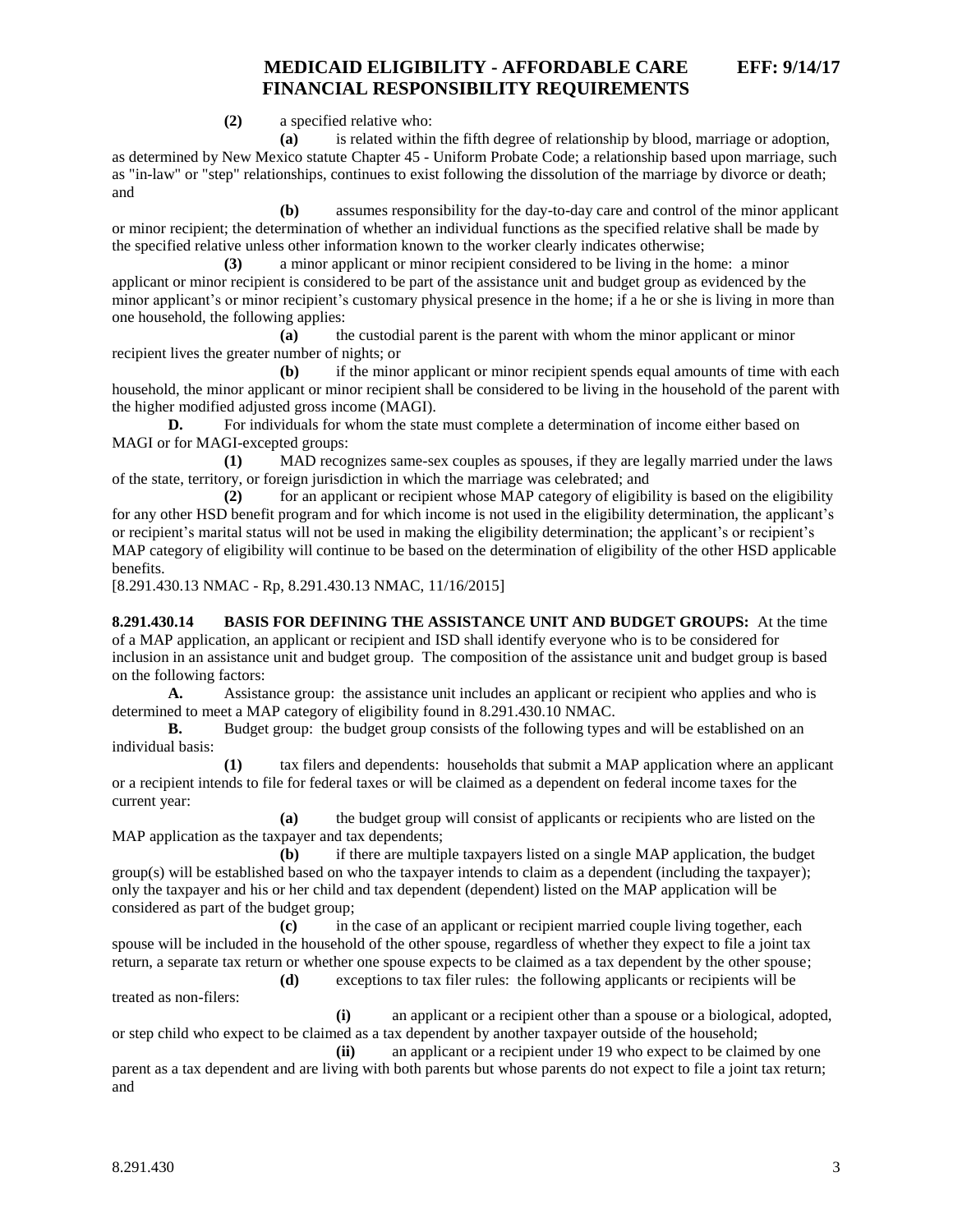**(iii)** an applicant or a recipient under 19 who expect to be claimed as a tax

**(2)** individuals who neither file a tax return nor are claimed as a tax dependent: in the case of applicants or recipients who do not expect to file a federal tax return and do not expect to be claimed as a tax dependent for the taxable year in which a MAP category of eligibility is being made, or meet an exception to tax filer requirements in Paragraph (1) of Subsection B of 8.291.430.14 NMAC, the budget group consists of the applicant or recipient and, if living with the applicant or recipient:

**(a)** the applicant's or recipient's spouse;

of 19; and

dependent by a non-custodial parent.

**(b)** the applicant's and recipient's natural, adopted and step children under the age **(c)** in the case of applicants or recipients under the age of 19, the applicant's or

recipient's natural, adopted and step parents and natural, adoptive and step siblings under the age of 19.

**(3)** households may submit a MAP application that includes both filer and non-filers as defined in Subsections A and B of 8.291.430.14 NMAC; the budget group(s) will be organized using the filer and non-filer concepts, and eligibility will be established on an individual basis. [8.291.430.14 NMAC - Rp, 8.291.430.14 NMAC, 11/16/2015]

**8.291.430.15 INCOME STANDARDS:** Verification of income, both earned and unearned, is mandatory for all MAP categories of ACA related eligibility. Verification methods can be found at 8.291.410 NMAC.

**A.** All income will be calculated as defined by Section 36B of the Federal Tax Code to produce a MAGI. This amount is compared to the FPL for the appropriate MAP category of eligibility and household size.

**B.** MAGI is calculated using the methodologies defined in Section 36B(d)(2)(B) of the Federal Tax Code, with the following exceptions:

**(1)** an amount received as a lump sum is counted as income only in the month received;

**(2)** scholarships, awards, or fellowship grants used for education purposes and not for living expenses are excluded from income;

**(3)** the following American Indian or Alaska native exceptions are excluded from income:

**(a)** distributions from Alaska native corporations and settlement trusts;

**(b)** distributions from any property held in trust, subject to federal restrictions, located within the most recent boundaries of a prior federal reservation, or otherwise under the supervision of the secretary of the interior;

**(c)** distributions and payments from rents, leases, rights of way, royalties, usage rights, or natural resource extraction and harvest from;

**(i)** rights of ownership or possession in any lands described in Subsection B of 8.291.430.15 NMAC; or

**(ii)** federally protected rights regarding off-reservation hunting, fishing, gathering, or usage of natural resources;

**(d)** distributions resulting from real property ownership interests related to natural resources and improvements;

**(i)** located on or near a reservation or within the most recent boundaries of a prior federal reservation; or

**(ii)** resulting from the exercise of federally-protected rights relating to such real property ownership interests.

**(e)** payments resulting from ownership interests in or usage rights to items that have unique religious, spiritual, traditional, or cultural significance or rights that support subsistence or a traditional lifestyle according to applicable tribal law or custom; and

**(f)** student financial assistance provided under the bureau of Indian affairs education programs.

**C.** Certain income of children and tax dependents: The following are not included in household income:

**(1)** The MAGI-based income of an applicant or recipient who is included in the household of his or her natural, adopted, or step parent and who is not expected to be required to file a tax return under Section  $6012(a)(1)$  of the Internal Revenue Code for the taxable year in which a MAP category of eligibility is being determined, is not included in household income whether or not the applicant or recipient files a tax return.

**(2)** The MAGI-based income of an applicant's or recipient's dependent who is not expected to be required to file a tax return under Section  $6012(a)(1)$  of the Internal Revenue Code for the taxable year in